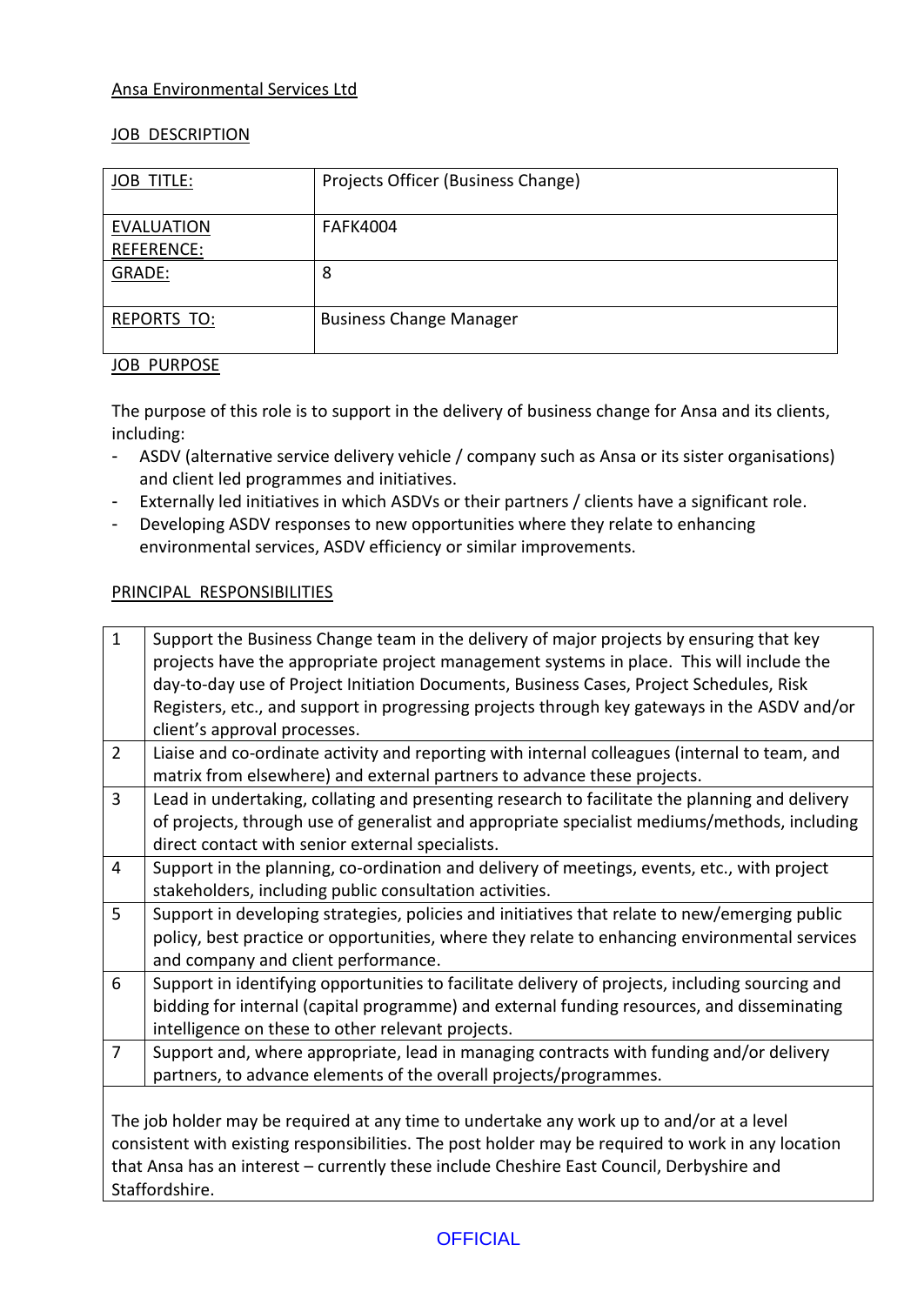# PERSON SPECIFICATION

| <b>CRITERIA</b>                 | <b>DESIRABLE</b>                                                                                                                                                                                                                                                                                                                         | <b>ESSENTIAL</b>                                                                                                                                                                                                                                                                                                                                                                                                           | <b>METHOD OF</b>                            |
|---------------------------------|------------------------------------------------------------------------------------------------------------------------------------------------------------------------------------------------------------------------------------------------------------------------------------------------------------------------------------------|----------------------------------------------------------------------------------------------------------------------------------------------------------------------------------------------------------------------------------------------------------------------------------------------------------------------------------------------------------------------------------------------------------------------------|---------------------------------------------|
|                                 |                                                                                                                                                                                                                                                                                                                                          |                                                                                                                                                                                                                                                                                                                                                                                                                            | <b>ASSESSMENT</b>                           |
| <b>Qualifications</b>           | Membership of relevant<br>professional body (e.g. APMG)<br>or Prince 2 qualification or                                                                                                                                                                                                                                                  | Degree level qualification (or<br>equivalent)                                                                                                                                                                                                                                                                                                                                                                              | Application form<br>Certificates            |
|                                 | similar                                                                                                                                                                                                                                                                                                                                  | <b>Extended formal training</b><br>(regular and ongoing CPD) or<br>extended experience of similar<br>work                                                                                                                                                                                                                                                                                                                  |                                             |
| <b>Experience</b>               | Environmental Services and/or<br><b>Fleet Services sector</b><br>experience<br>Public sector experience                                                                                                                                                                                                                                  | <b>Experience of managing</b><br>programme and project<br>management<br><b>Experience of managing</b><br>contracts relating to project<br>delivery, either with funding<br>(i.e. external funders) or<br>delivery partners<br>Experience of negotiating and<br>influencing to secure positive<br>outcomes<br>Proven track record of<br>collaborating with colleagues<br>to achieve service<br>improvements and results     | Application form<br>Interview<br>References |
| <b>Job related</b><br>Knowledge | Understanding of statutory<br>processes and policy relating<br>to fleet and/or environmental<br>services<br>Knowledge and experience of<br>managing procurement<br>processes and contracts<br><b>Budget management</b><br>experience<br>Knowledge of performance<br>management, environmental<br>&/or fleet policy and<br>prioritisation | Developed knowledge of<br>project management<br>techniques and tools including<br>process mapping<br>Understanding of statutory<br>processes and policy relating<br>to local government<br>A knowledge of political<br>developments and current<br>thinking on policy<br>development and service<br>provision<br>Project management (strategy,<br>project planning, risk<br>management etc.)<br>Demonstrable experience of | Application form<br>Interview<br>References |